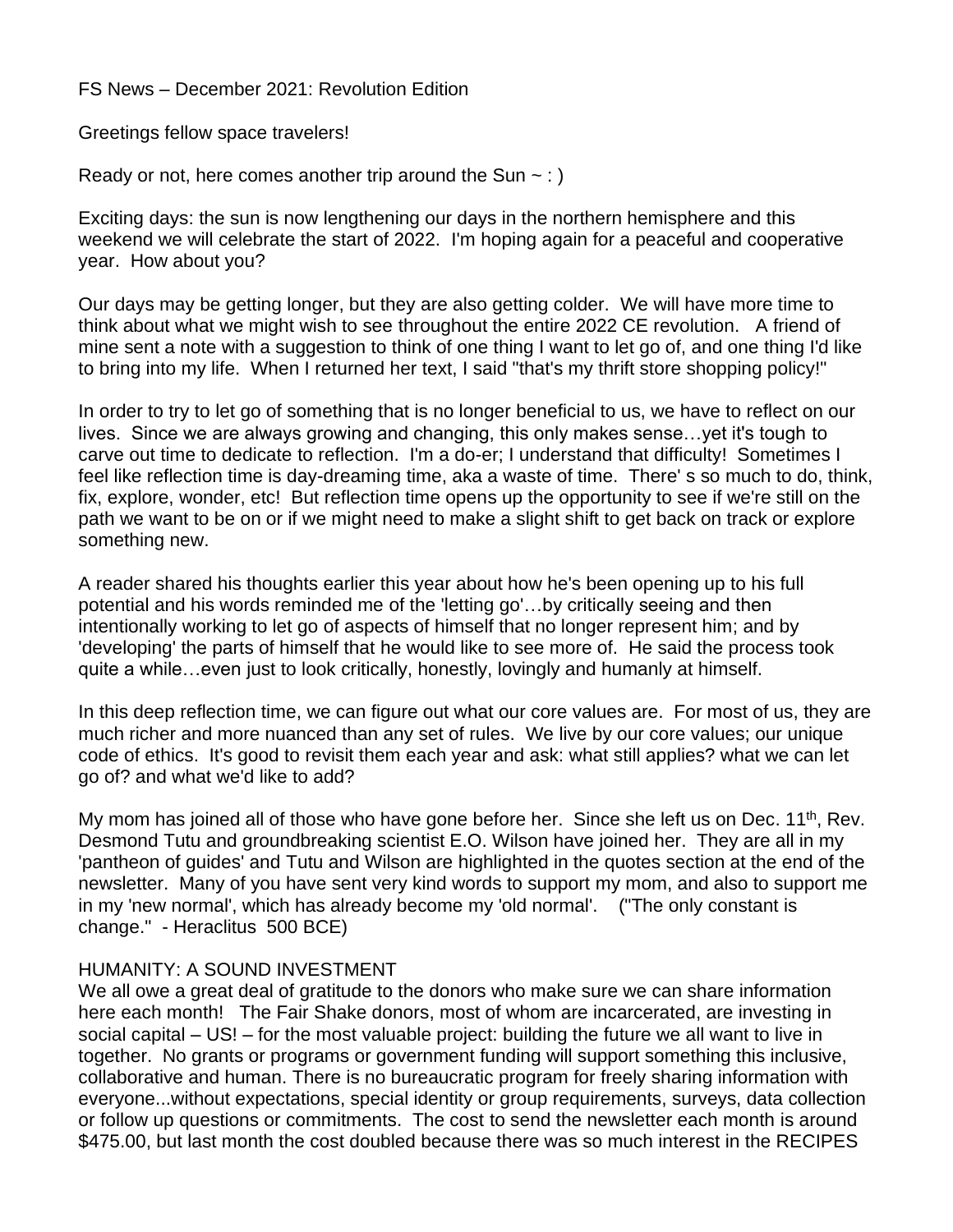and CATALOGS! That was really fun!! Thanks again, donors, for giving us that added connection to each other through the holiday season  $\sim$  : ) Thank you, Donors!

The donors care. They care about you and about me and about our connection to each other and the future. I receive messages from readers who care. Over the last few months, especially, I've received a great deal of support for my mom and for me. (THANK YOU!) Care has a vital but un-measurable value.

For many decades, Desmond Tutu and E.O. Wilson both demonstrated their deep care for humanity. Their 'work' was not about the paycheck. Through their vocations, they developed and offered guidance and reason to believe in our biological and spiritual need for both giving and receiving care. Lorraine, like billions of parents before her, including Tutu and Wilson, cared for others wholeheartedly, esp. her family.

Today, I feel we are in a care crisis. We have reigned in our eyes, our ears and our hearts to care for people in our close circle…but not for others, esp. the whole of all of us…and our future together.

I've learned recently about a social scientist, Stephen G. Post, who has studied the impact of care, esp. through volunteering. The impact that he was studying was on the quality of life, the reduction of anxiety and depression and the better mental and physical state OF THE VOLUNTEER….not of the person who received the support. The giver benefits as least as much as the receiver! Case in point…from the Washington Post last week:

A man strung Christmas lights from his home to his neighbor's home to support her and let her know that she was not alone. He also left a tin of homemade cookies on her doorstep. The lights, he told her, were meant to reinforce that they were always connected despite their pandemic isolation. In the days that followed, neighbor after neighbor followed suit, stretching lines of Christmas lights from one side of the street to the other.

The photo of the neighborhood was incredible! And now it's an annual tradition. We can care, and we can help others increase their capacity to care by caring.

Are you willing to let go of something during the 2022 revolution? What would you like to gain in its place? And what about for people around you…whatever that means to you…? Is there something that you'd like to see fade away while something that is better moves in to take its place?

## PEN-PAL ORGANIZATION RECOMMENDATIONS?

I receive requests all the time for people who would like to find a pen pal. They ask if I can share names and addresses of orgs they can write to. I asked the readers here about 2 or 3 years ago to share ideas…and I think it's time to ask again to refresh my list! If you've had a good experience with a pen-pal organization, would you please share their organization's name and address and a short note about your experience? Thanks in advance. This will be really valuable to the folks who write in. When I get the new list together, I'll offer it to everyone in the newsletter!

## JOBS \* JOBS \* JOBS \*

Smashburger contacted me again, and now staffing agencies are calling Fair Shake, too!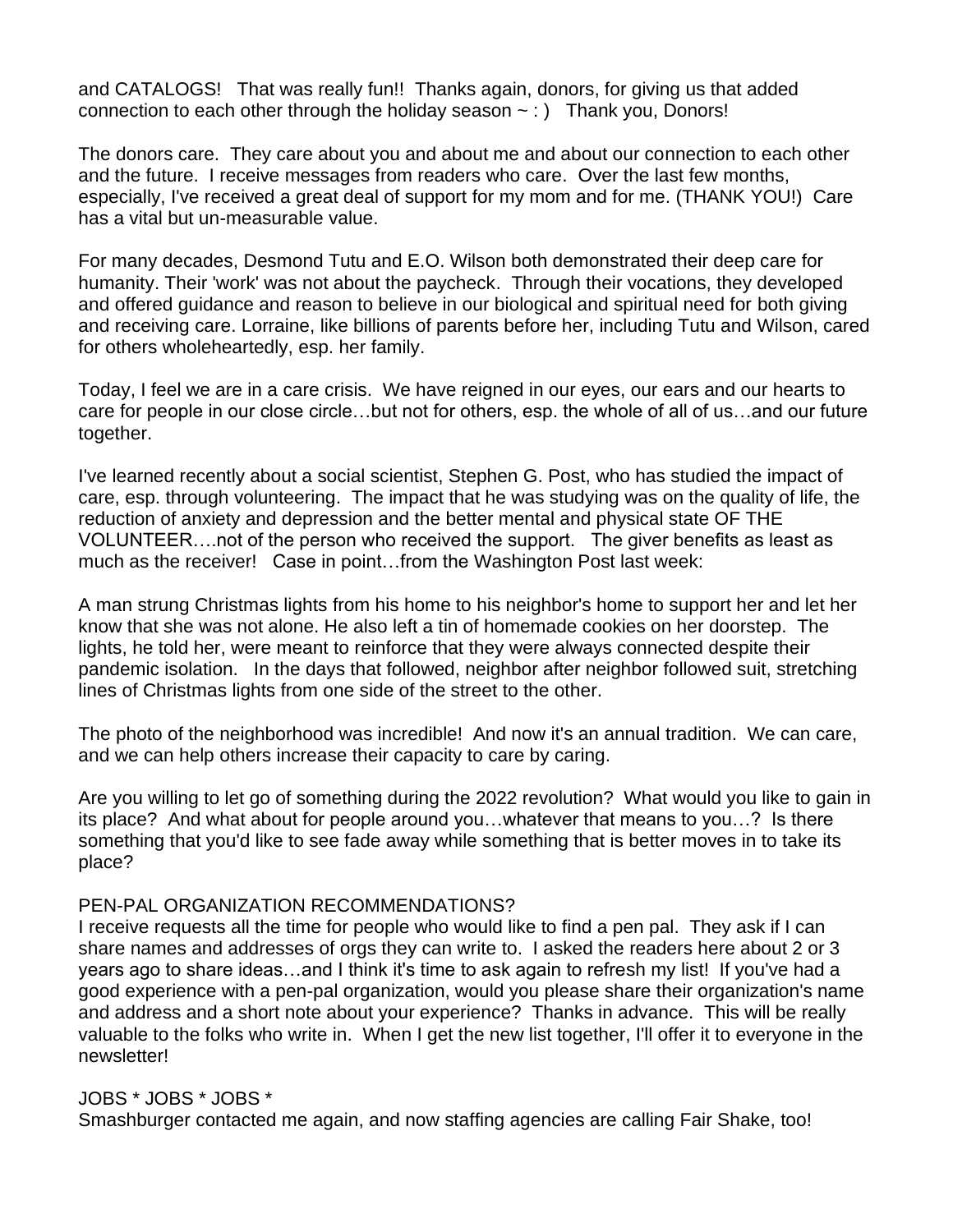There is no need to worry about getting a job anymore…now the worry is about getting an entrylevel job that you can tolerate while you prepare for finding – or creating – a satisfying way to earn a living. There are lots of jobs out there…and nowadays they pay well, too. So, can you interview the employer to find the not-great job that will pay the bills and then some while you work towards the job that you feel is fulfilling and in line with your goals?

RECOMMENDED READING: Your journal. Your calendar. Letters. Notes. All of which will provide great fodder for reflection.

Rev. Desmond Tutu quotes:

"My father always used to say, 'Don't raise your voice. Improve your argument'."

"When the missionaries came to Africa, they had the Bible, and we had the land. Then they said, 'Let us pray,' and we closed our eyes. When we opened them again, they had the land and we had the Bible."

"Do your little bit of good where you are; it's those little bits of good put together that overwhelm the world."

"Hope is being able to see that there is light despite all of the darkness."

"If you are neutral in situations of injustice, you have chosen the side of the oppressor."

"Your ordinary acts of love and hope point to the extraordinary promise that every human life is of inestimable value."

"My humanity is bound up in yours, for we can only be human together".

"Exclusion is never the way forward on our shared paths to freedom and justice."

"Every human being is precious."

"There comes a time when we need to stop just pulling people out of the river. We need to go upstream and find out why they're falling in."

How could you have a soccer team if all were goalkeepers? How would it be an orchestra if all were French horns?

E.O. Wilson quotes:

"You are capable of more than you know. Choose a goal that seems right for you and strive to be the best, however hard the path. Aim high. Behave honorably. Prepare to be alone at times, and to endure failure. Persist! The world needs all you can give."

"We are drowning in information, while starving for wisdom."

"We have decommissioned natural selection and must now look deep within ourselves and decide what we wish to become."